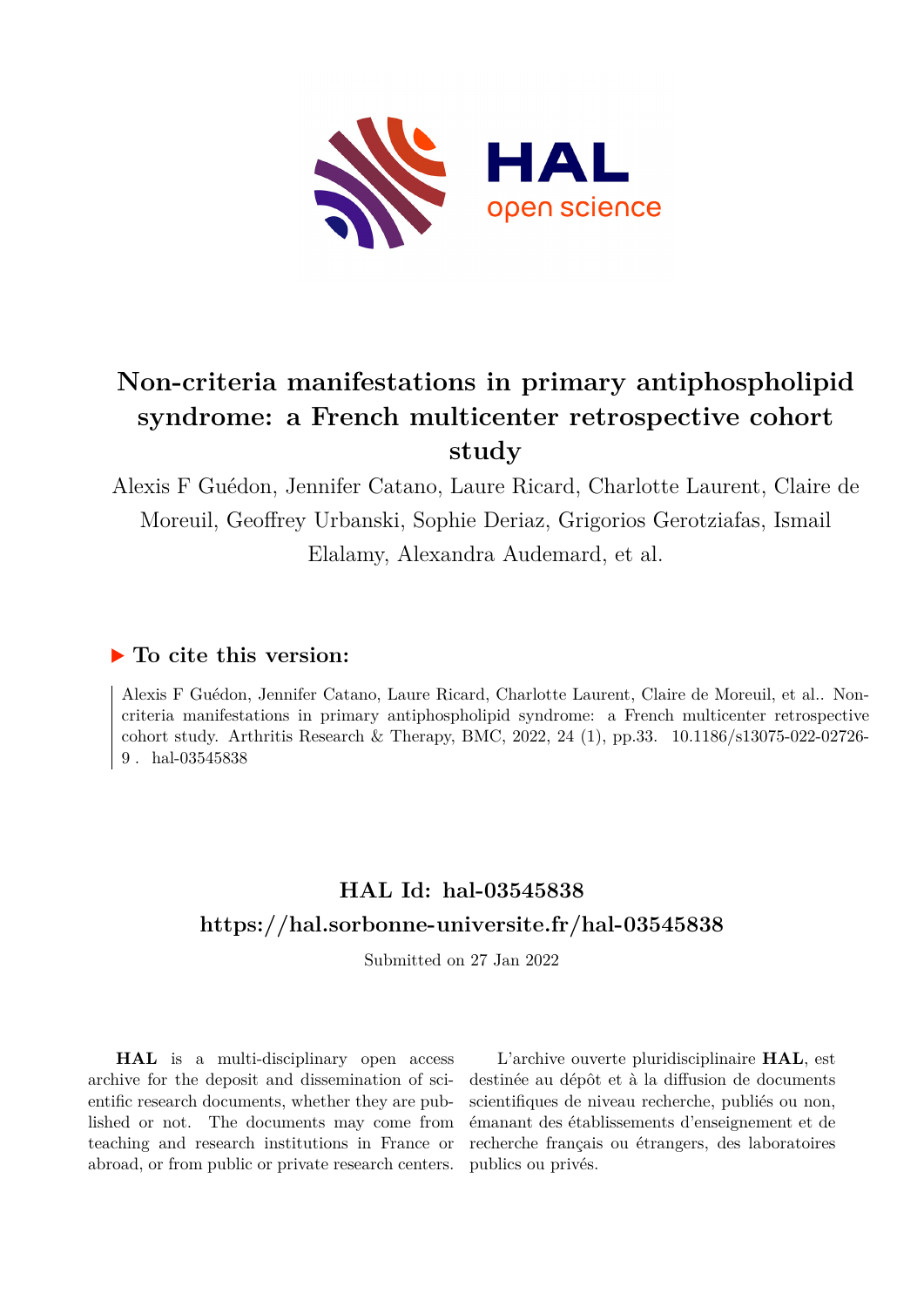# **RESEARCH ARTICLE**

**Open Access**

# Non-criteria manifestations in primary antiphospholipid syndrome: a French multicenter retrospective cohort study



Alexis F. Guédon<sup>1†</sup>, Jennifer Catano<sup>1†</sup>, Laure Ricard<sup>1</sup>, Charlotte Laurent<sup>1</sup>, Claire de Moreuil<sup>2</sup>, Geoffrey Urbanski<sup>3</sup>, Sophie Deriaz<sup>4</sup>, Grigorios Gerotziafas<sup>5</sup>, Ismail Elalamy<sup>5</sup>, Alexandra Audemard<sup>4</sup>, Francois Chasset<sup>6</sup>, Sonia Alamowitch<sup>7</sup>, Jérémie Sellam<sup>8</sup>, François Maillot<sup>4</sup>, Jean Jacques Boffa<sup>9</sup>, Ariel Cohen<sup>10</sup>, Noémie Abisror<sup>1</sup>, Olivier Fain<sup>1</sup> and Arsène Mekinian<sup>1\*</sup>

# **Abstract**

**Background:** From this retrospective study, we aimed to (1) describe the prevalence and characteristics of non-criteria features in primary antiphospholipid syndrome (p-APS) and (2) determine their prognostic value.

**Methods:** This retrospective French multicenter cohort study included all patients diagnosed with p-APS (Sydney criteria) between January 2012 and January 2019. We used Kaplan-Meier and adjusted Cox proportional hazards models to compare the incidence of relapse in p-APS with and without non-criteria manifestations.

**Results:** One hundred and seventy-nine patients with p-APS were included during the study time, with a median age of 52.50 years [39.0; 65.25] and mainly women ( $n = 112$ ; 62.6%). Among them, forty-three patients (24.0%) presented at least one non-criteria manifestation during the follow-up: autoimmune cytopenias (*n* = 17; 39.5%), Libman Sachs endocarditis (*n* = 5; 11.6%), APS nephropathy (*n* = 4; 9.3%), livedo reticularis (*n* = 8; 18.6%), and neurological manifestations (*n* = 12; 27.9%). In comparison to p-APS without any non-criteria manifestations (*n* = 136), p-APS with non-criteria features had more arterial thrombosis (*n* = 24; 55.8% vs *n* = 48; 35.3%; *p* = 0.027) and more frequent pre-eclampsia ( $n = 6$ ; 14.3% vs  $n = 4$ ; 3.1%;  $p = 0.02$ ). The prevalence of triple positivity was significantly increased in patients with non-criteria features ( $n = 20$ ; 47.6% vs  $n = 25$ ; 19.8%;  $p = 0.001$ ). Patients with p-APS and non-criteria manifestations ( $n = 43$ ) received significantly more additional therapies combined with vitamin K antagonists and/or antiaggregants. Catastrophic APS (CAPS) tended to be more frequent in p-APS with non-criteria features (*n* = 2; 5.1% vs none;  $p = 0.074$ ).

The p-APS with non-criteria manifestations had significantly increased rates of relapse ( $n = 20$ ; 58.8% vs 33; 33.7%; *p* = 0.018) in bivariate analysis, but in survival analyses, the hazard ratio (HR) of relapse was not signifcantly diferent between the two groups (HR at 1.34 [0.67; 2.68];  $p = 0.40$ ).

† Alexis F. Guédon and Jennifer Catano contributed equally to this work.

<sup>1</sup> AP-HP, Hôpital Saint-Antoine, Service de Médecine Interne

and Infammation-Immunopathology-Biotherapy Department (DMU 3iD),

Sorbonne Université, F-75012 Paris, France

Full list of author information is available at the end of the article



© The Author(s) 2022. **Open Access** This article is licensed under a Creative Commons Attribution 4.0 International License, which permits use, sharing, adaptation, distribution and reproduction in any medium or format, as long as you give appropriate credit to the original author(s) and the source, provide a link to the Creative Commons licence, and indicate if changes were made. The images or other third party material in this article are included in the article's Creative Commons licence, unless indicated otherwise in a credit line to the material. If material is not included in the article's Creative Commons licence and your intended use is not permitted by statutory regulation or exceeds the permitted use, you will need to obtain permission directly from the copyright holder. To view a copy of this licence, visit [http://creativecommons.org/licenses/by/4.0/.](http://creativecommons.org/licenses/by/4.0/) The Creative Commons Public Domain Dedication waiver ([http://creativeco](http://creativecommons.org/publicdomain/zero/1.0/) [mmons.org/publicdomain/zero/1.0/](http://creativecommons.org/publicdomain/zero/1.0/)) applies to the data made available in this article, unless otherwise stated in a credit line to the data.

<sup>\*</sup>Correspondence: arsene.mekinian@aphp.fr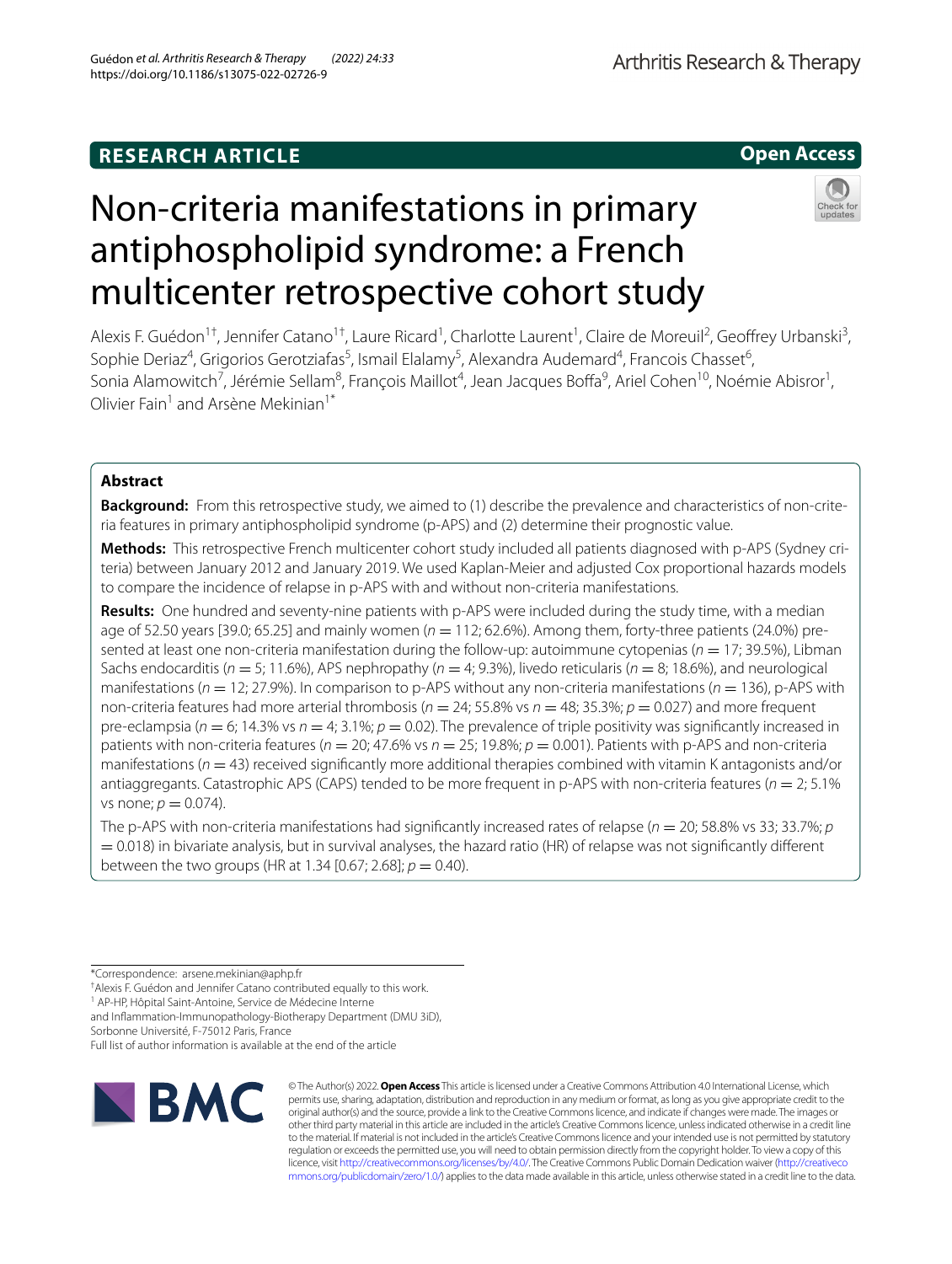**Conclusions:** The presence of non-criteria features is important to consider, as they are associated with particular clinical and laboratory profles, increased risk of relapse, and need for additional therapies. Prospective studies are necessary to better stratify the prognosis and the management of p-APS.

**Keywords:** Antiphospholipid antibodies, Antiphospholipid syndrome, Non-criteria antiphospholipid syndrome

# **Background**

Antiphospholipid syndrome (APS) is a systemic autoimmune disease characterized by vascular thrombosis, pregnancy morbidity, and persistent antiphospholipid antibodies (APL). The classification Sydney criteria consider the arterial and venous thromboses, with or without adverse obstetrical features of APS [1]. Several other features, called non-criteria manifestations, can be associated with thrombotic and obstetrical APS features  $[2]$ . These non-criteria manifestations include immune thrombocytopenia and autoimmune hemolytic anemia, livedo reticularis, Libman Sachs endocarditis, APS nephropathy, and neurological manifestations such as migraine, chorea, and longitudinal myelitis. Although these non-criteria manifestations are not specifc to primary APS, some studies suggest that their presence could be associated with an increased risk of thrombosis and could be thus defned as a "high risk" APS subtype [3, 4]. Large data about primary APS (p-APS) with non-criteria manifestations and their prognostic value remain understudied. Studies about the prevalence of these various "non"-criteria" APS in p-APS and their various management remain to be better described.

From this retrospective study, we aimed to (1) describe the prevalence and characteristics of non-criteria features in a multicenter cohort of patients with p-APS and (2) determine their prognostic value in comparison to p-APS without any non-criteria features regarding overall and relapse-free survivals.

# **Methods**

# **Study design**

All patients diagnosed with a p-APS (Sydney criteria) between January 2012 and January 2019 from departments of internal medicine, rheumatology, nephrology, neurology, dermatology, cardiology, and hematology of Saint Antoine and Tenon hospitals from Paris and university hospitals of Brest and Tours were included in this retrospective French multicenter cohort study. Patients with systemic lupus erythematosus (SLE) or other systemic autoimmune diseases were excluded. All data, including clinical, laboratory, and treatment variables, were collected by a clinician from the medical records during the frst in-hospital contact and considered as baseline parameters. The presence of non-criteria manifestations was recorded as follows: immune thrombocytopenia and/or autoimmune hemolytic anemia, livedo reticularis, Libman Sachs endocarditis, APS nephropathy, and neurological disorders among multiple sclerosis-like disease, chorea, and seizure. Migraine was considered as a non-criteria manifestation if associated with another non-criteria feature and/or abnormal magnetic resonance imaging. These features were extracted from various centers' data in a homogeneous standardized fle by LR and CL and checked by AM. Combined APS patients include patients with both thrombotic APS phenotype and obstetrical APS phenotype. An ethical committee was not required for this observational study according to Helsinki law and the French institutional committee.

# **Statistical analysis**

Descriptive analyses were expressed as proportions (%) for categorical variables and medians with ranges for continuous variables. First, we compared phenotypes from all p-APS patients with and without non-criteria manifestations, using the non-parametric Fisher test (for qualitative variables) and the non-parametric Wilcoxon test (for quantitative variables). We used Kaplan-Meier and adjusted Cox proportional hazards models to compare the incidence of relapse in p-APS with and without non-criteria manifestations. Sex, vitamin K antagonists, and triple APL positivity status were considered as potential confounders according to the literature [5, 6]. Proportional hazards assumptions were tested based on analysis of Schoenfeld residuals and no interaction was found between variables. Data were imputed for missing data using a multiple imputation technique. A two-sided *p* value <0.05 was considered as signifcant. *p* values have not been adjusted for multiple testing and should not allow inference interpretation. All analyses were performed using R software 3.6.0 version for Mac (Foundation for Statistical Computing, Vienna, Austria).

# **Results**

# **Prevalence of non‑criteria manifestations**

One hundred and seventy-nine patients with p-APS were included during the study time, with a median age of 52.50 years [39.0; 65.25] and mainly women (*n* = 112, 62.6%). Among them, forty-three patients (24.0%) presented at least one non-criteria manifestation during the follow-up (Table 1). These non-criteria manifestations were autoimmune cytopenias ( $n = 17$ ; 39.5%)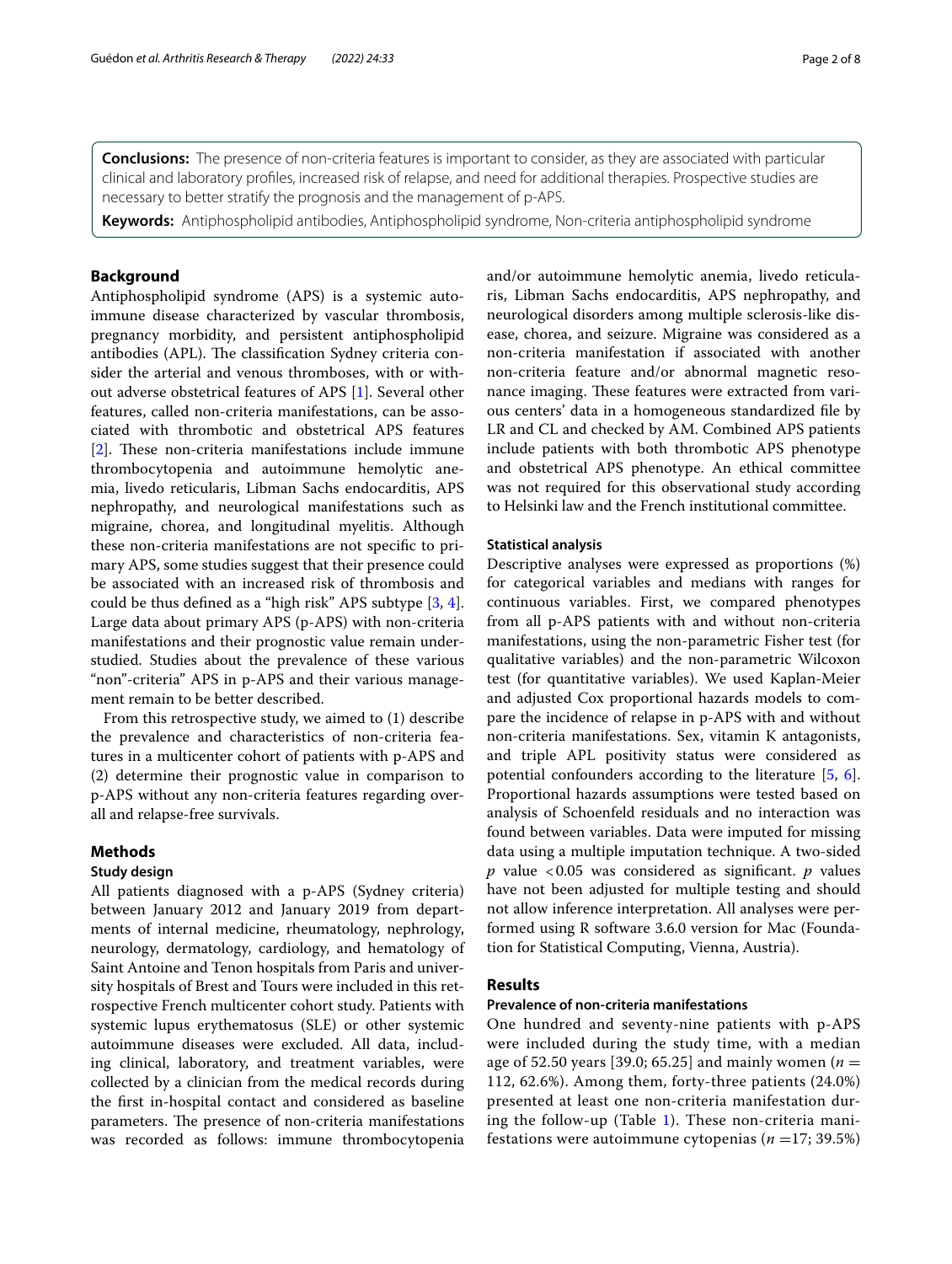| Total number $=$ 43                            | Autoimmune<br>cytopenia                          | APS nephropathy                  | Libman-Sachs<br>endocarditis   | Neurological non-<br>criteria                                                                                              | Livedo reticularis                                            |
|------------------------------------------------|--------------------------------------------------|----------------------------------|--------------------------------|----------------------------------------------------------------------------------------------------------------------------|---------------------------------------------------------------|
| Number                                         | 17 (39.5)                                        | 4(9.3)                           | 5(11.6)                        | 12(27.9)                                                                                                                   | 8(18.6)                                                       |
| Type, $n$                                      | $IP = 13$<br>$AIHA = 1$<br>Evan's syndrome $=$ 3 | ۰                                | $\overline{\phantom{a}}$       | Multiple sclerosis-like<br>$disease = 4$<br>Migraine $= 6$<br>Lymphocytic recurrent<br>$meningtides = 1$<br>Seizures $=$ 1 | ٠                                                             |
| Associated non-criteria<br>manifestations      | APS nephropathy<br>Livedo reticularis            | <b>ITP</b><br>Livedo reticularis | Migraine<br>Livedo reticularis | Libman-Sachs endo-<br>carditis                                                                                             | <b>ITP</b><br>APS nephropathy<br>Libman-Sachs<br>endocarditis |
| Thrombotic phenotype<br>$(pure)$ , $n$ $(\%)$  | 10(58.8)                                         | 2(50.0)                          | 2(40.0)                        | 9(75.0)                                                                                                                    | 4(50.0)                                                       |
| Obstetrical phenotype<br>$(pure)$ , $n$ $(\%)$ | 3(17.6)                                          | 0(0.0)                           | 0(0.0)                         | 3(25.0)                                                                                                                    | 0(0.0)                                                        |
| Combined APS, n (%)                            | 4(23.5)                                          | 2(50.0)                          | 3(60.0)                        | 0(0.0)                                                                                                                     | 4(50.0)                                                       |
| Triple positivity, n (%)                       | 10(58.8)                                         | 4(100.0)                         | 3(60.0)                        | 3(25.0)                                                                                                                    | 4(57.1)                                                       |
| Relapse, n/total n (%)                         | 10/12 (83.3)                                     | 4/4(100.0)                       | 1/5(20.0)                      | 3/10 (30.0)                                                                                                                | 4/5(80.0)                                                     |

## **Table 1** Non-criteria manifestations among primary APS patients

*AIHA* autoimmune hemolytic anemia, *APS* antiphospholipid syndrome, *ITP* immune thrombocytopenic purpura

(immune thrombocytopenia in 13 cases, Evan's syndrome in three cases, and autoimmune hemolytic anemia in one case), Libman Sachs endocarditis (*n* = 5; 11.6%), APS nephropathy  $(n = 4; 9.3%)$ , livedo reticularis (*n* = 8; 18.6%), and neurological manifestations (*n*  $= 12$ ; 27.9%). Thrombotic APS was the most frequent type of APS associated with non-criteria features ( $n =$ 26; 60.5%), and combined APS was the most frequent APS phenotype in association with Libman Sachs endocarditis ( $n = 3$ ; 60%).

## **Biological and clinical profles of non‑criteria p‑APS**

In comparison to p-APS without any non-criteria manifestations ( $n = 136$ ), p-APS with non-criteria features had more arterial thrombosis ( $n = 24$ ; 55.8% vs  $n = 48$ ; 35.3%;  $p = 0.027$ ) and more frequent pre-eclampsia (*n*) =6; 14.3% vs *n* = 4; 3.1%; *p* = 0.02) (Table 2). Whereas the frequencies of various APL were similar between p-APS with and without non-criteria manifestations, the prevalence of triple positivity was significantly increased in patients with non-criteria features  $(n =$ 20; 47.6% vs *n* = 25; 19.8%; *p* = 0.001).

Triple-positive p-APS with non-criteria manifestations  $(n = 20)$  had significantly increased rates of relapses (12 (57%) vs 6 (31%);  $p = 0.03$ ) in comparison to triple-positive APS without non-criteria features (*n*  $=$  25), whereas other characteristics (age, follow-up, type of APS, use of immunosuppressive drugs, and hydroxychloroquine) were not significantly different.

# **Outcome and management of p‑APS with non‑criteria manifestations**

Patients with p-APS and non-criteria manifestations ( $n =$ 43) received signifcantly more additional therapies combined with vitamin K antagonists and/or antiaggregants (Table 2). These additional therapies were mainly hydroxychloroquine (*n* = 12; 31.6% vs *n* = 19; 14.7%; *p* = 0.035) and steroids (*n* = 12; 34.3% vs *n* = 18; 14.4%; *p* = 0.016). During the median follow-up of 5.37 years in p-APS with non-criteria manifestations and 2.95 years in those without any non-criteria features ( $p = 0.19$ ), the death rates were not signifcantly diferent between the two groups (*n* = 5; 13.5% vs *n* =5; 4.9%; *p* = 0.17). While rare, catastrophic APS (CAPS) tended to be a more frequent complication of p-APS with non-criteria features ( $n = 2$ ; 5.1%) vs none;  $p = 0.074$ ).

## **Factors associated with relapse**

The p-APS with non-criteria manifestations had significantly increased rates of relapse ( $n = 20$ ; 58.8% vs 33; 33.7%;  $p = 0.018$ ) in bivariate analysis, but in survival analyses, the hazard ratio (HR) of relapse was not signifcantly diferent between the two groups (HR at 1.34 [0.67; 2.68];  $p = 0.40$  (Fig. 1). Bivariate analysis of factors associated with relapse showed that relapsing patients had significantly more combined APS profile  $(n = 17)$ ; 32.1% vs  $n = 4$ ; 5.1%;  $p < 0.001$ ), a previous history of preeclampsia (*n* = 7; 13.7% versus *n* = 2; 2.6%; *p* = 0.042), and more non-criteria features ( $n = 20$ ; 37.7% vs  $n = 14$ ; 17.7%;  $p = 0.018$ ) (Table 3). In multivariate analysis, none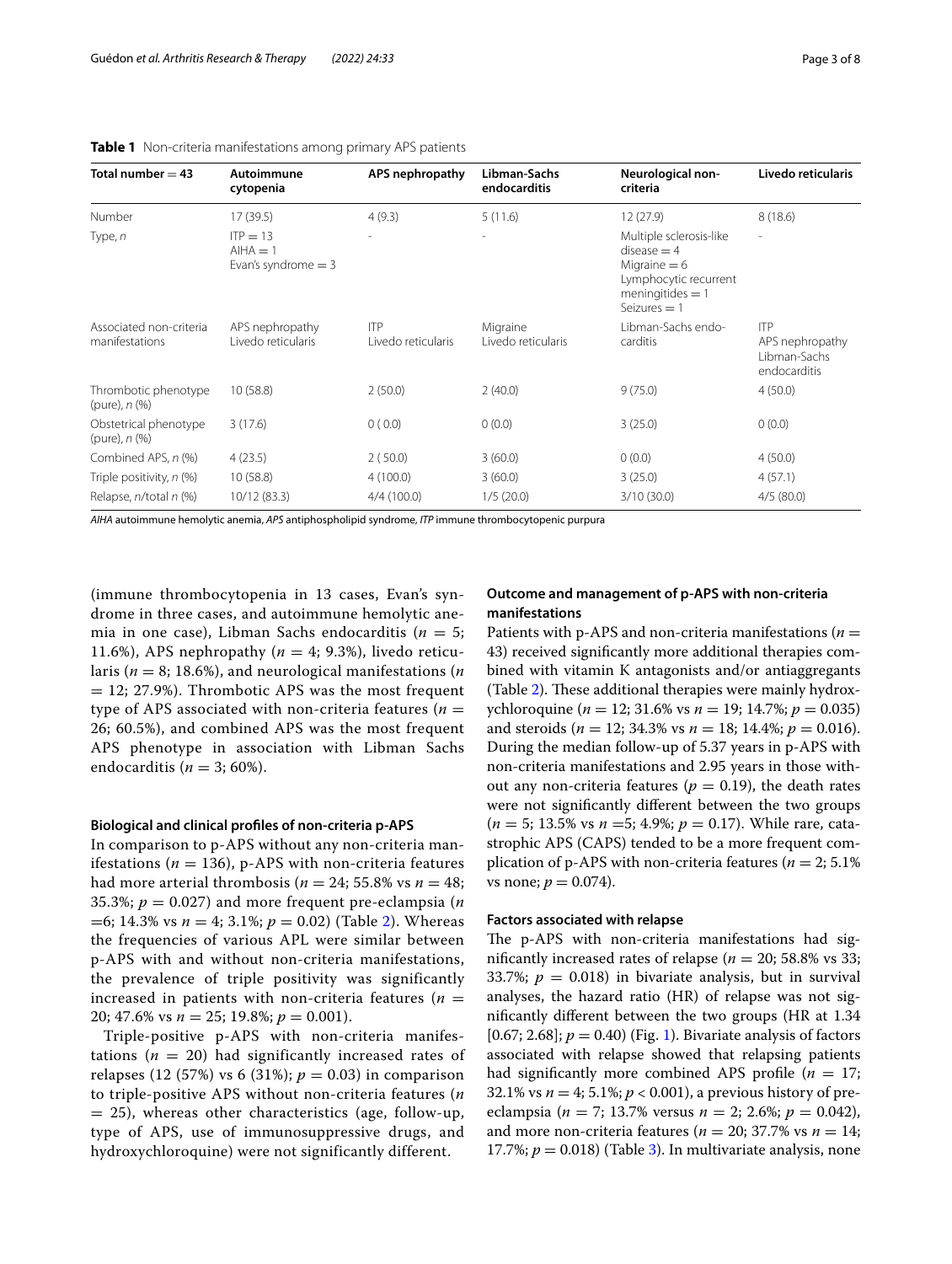# **Table 2** APS characteristics and outcomes in patients with and without non-criteria manifestations

| 0.564<br>Male sex, $n$ (%)<br>14 (32.6)<br>53 (39.0)<br>0.758<br>Age, years, median [IQR]<br>53.00 [38.50, 69.50]<br>52.00 [39.00, 65.00]<br><b>APS features</b><br>26(60.5)<br>Thrombotic phenotype (pure), n (%)<br>86 (63.2)<br>0.884<br>0.913<br>Obstetrical phenotype (pure), n (%)<br>6(14.0)<br>22(16.2)<br>Combined APS, n (%)<br>0.708<br>11(25.6)<br>29(21.3)<br>Number of thrombosis, n (%)<br>0.856<br>7(16.3)<br>None<br>24 (17.6)<br>One<br>27(62.8)<br>79 (58.1)<br>Two or more<br>9(20.9)<br>33(24.3)<br>0.027<br>Arterial thrombosis, n (%)<br>24 (55.8)<br>48 (35.3)<br>Venous thrombosis, n (%)<br>17 (39.5)<br>73 (53.7)<br>0.149<br>Miscarriages, n (%)<br>6(14.3)<br>13(9.9)<br>0.615<br>Intrauterine deaths, n (%)<br>6(14.3)<br>22 (16.8)<br>0.886<br>Prematurity, n (%)<br>3(7.1)<br>7(5.3)<br>0.956<br>$IUGR, n$ (%)<br>3(7.1)<br>7(5.4)<br>0.965<br>Pre-eclampsia, HELLP syndrome, n (%)<br>6(14.3)<br>4(3.1)<br>0.020<br>CAPS, $n$ $%$<br>0.074<br>2(5.1)<br>0(0.0)<br>Cardiovascular risk factors<br>Arterial hypertension, n (%)<br>14 (51.9)<br>38 (38.4)<br>0.299<br>Dyslipidemia, n (%)<br>8(29.6)<br>23 (23.2)<br>0.666<br>Tobacco, $n$ (%) = 1 (%)<br>7(35.0)<br>13(21.3)<br>0.351<br>Diabetes mellitus, n (%)<br>4(19.0)<br>8(12.5)<br>0.699<br>Overweight, n (%)<br>5(21.7)<br>25(31.6)<br>0.511<br>Laboratory data<br>Anti-cardiolipid IgG, IU, median [IQR]<br>22.40 [5.00, 57.00]<br>18.00 [4.90, 63.00]<br>0.868<br>Anti-cardiolipid IqG positive, n (%)<br>24 (57.1)<br>0.509<br>57 (49.6)<br>Anti-cardiolipid IgM, IU, median [IQR]<br>11.00 [2.00, 53.35]<br>10.00 [2.20, 38.20]<br>0.980<br>Anti-cardiolipid IgM positive, n (%)<br>17(43.6)<br>46 (39.7)<br>0.807<br>Anti-β2Gp1 lgG, IU, median [IQR]<br>17.10 [2.00, 60.00]<br>4.00 [1.00, 25.00]<br>0.312<br>Anti- $\beta$ 2Gp1 IgG positive, n (%)<br>18 (42.9)<br>39 (33.6)<br>0.379<br>Anti-β2Gp1 IgM, IU, median [IQR]<br>3.00 [1.00, 19.30]<br>3.00 [1.00, 29.45]<br>0.930<br>Anti-β2Gp1 IgM positive, n (%)<br>13 (32.5)<br>36 (31.0)<br>1.000<br>LAC, n (%)<br>19 (63.3)<br>51(61.4)<br>1.000<br>Triple positivity, n (%)<br>20 (47.6)<br>25 (19.8)<br>0.001<br><b>Treatment and outcomes</b><br>Antinuclear antibodies, n (%)<br>0.075<br>15 (40.5)<br>22(23.2)<br>0.193<br>Vitamin K antagonists, n (%)<br>31(77.5)<br>81 (64.8)<br>Antiplatelet therapy, n (%)<br>0.746<br>19 (50.0)<br>58 (45.3)<br>Hydroxychloroquine, n (%)<br>0.035<br>12(31.6)<br>19 (14.7)<br>Steroids, n (%)<br>0.016<br>12 (34.3)<br>18 (14.4)<br>Relapse, n/total n (%)<br>0.018<br>20/34 (58.8)<br>33/98 (33.7)<br>Death, n/total n (%)<br>5/37(13.5)<br>5/103(4.9)<br>0.167<br>Time to relapse, years, median [IQR]<br>3.58 [1.23, 12.54]<br>1.71 [0.48, 5.77]<br>0.260<br>Follow-up, years, median [IQR]<br>0.191<br>5.37 [0.96, 11.98]<br>2.95 [1.09, 7.83] | Primary APS with non-criteria<br>manifestations<br>$(n = 43)$ | Primary APS without non-criteria<br>manifestations<br>$(n = 136)$ | p value |
|----------------------------------------------------------------------------------------------------------------------------------------------------------------------------------------------------------------------------------------------------------------------------------------------------------------------------------------------------------------------------------------------------------------------------------------------------------------------------------------------------------------------------------------------------------------------------------------------------------------------------------------------------------------------------------------------------------------------------------------------------------------------------------------------------------------------------------------------------------------------------------------------------------------------------------------------------------------------------------------------------------------------------------------------------------------------------------------------------------------------------------------------------------------------------------------------------------------------------------------------------------------------------------------------------------------------------------------------------------------------------------------------------------------------------------------------------------------------------------------------------------------------------------------------------------------------------------------------------------------------------------------------------------------------------------------------------------------------------------------------------------------------------------------------------------------------------------------------------------------------------------------------------------------------------------------------------------------------------------------------------------------------------------------------------------------------------------------------------------------------------------------------------------------------------------------------------------------------------------------------------------------------------------------------------------------------------------------------------------------------------------------------------------------------------------------------------------------------------------------------------------------------------------------------------------------------------------------------------------------------------------------------------------------------------------------------------------------------------------------------------------------------------------------------------------------------------------------------------|---------------------------------------------------------------|-------------------------------------------------------------------|---------|
|                                                                                                                                                                                                                                                                                                                                                                                                                                                                                                                                                                                                                                                                                                                                                                                                                                                                                                                                                                                                                                                                                                                                                                                                                                                                                                                                                                                                                                                                                                                                                                                                                                                                                                                                                                                                                                                                                                                                                                                                                                                                                                                                                                                                                                                                                                                                                                                                                                                                                                                                                                                                                                                                                                                                                                                                                                                    |                                                               |                                                                   |         |
|                                                                                                                                                                                                                                                                                                                                                                                                                                                                                                                                                                                                                                                                                                                                                                                                                                                                                                                                                                                                                                                                                                                                                                                                                                                                                                                                                                                                                                                                                                                                                                                                                                                                                                                                                                                                                                                                                                                                                                                                                                                                                                                                                                                                                                                                                                                                                                                                                                                                                                                                                                                                                                                                                                                                                                                                                                                    |                                                               |                                                                   |         |
|                                                                                                                                                                                                                                                                                                                                                                                                                                                                                                                                                                                                                                                                                                                                                                                                                                                                                                                                                                                                                                                                                                                                                                                                                                                                                                                                                                                                                                                                                                                                                                                                                                                                                                                                                                                                                                                                                                                                                                                                                                                                                                                                                                                                                                                                                                                                                                                                                                                                                                                                                                                                                                                                                                                                                                                                                                                    |                                                               |                                                                   |         |
|                                                                                                                                                                                                                                                                                                                                                                                                                                                                                                                                                                                                                                                                                                                                                                                                                                                                                                                                                                                                                                                                                                                                                                                                                                                                                                                                                                                                                                                                                                                                                                                                                                                                                                                                                                                                                                                                                                                                                                                                                                                                                                                                                                                                                                                                                                                                                                                                                                                                                                                                                                                                                                                                                                                                                                                                                                                    |                                                               |                                                                   |         |
|                                                                                                                                                                                                                                                                                                                                                                                                                                                                                                                                                                                                                                                                                                                                                                                                                                                                                                                                                                                                                                                                                                                                                                                                                                                                                                                                                                                                                                                                                                                                                                                                                                                                                                                                                                                                                                                                                                                                                                                                                                                                                                                                                                                                                                                                                                                                                                                                                                                                                                                                                                                                                                                                                                                                                                                                                                                    |                                                               |                                                                   |         |
|                                                                                                                                                                                                                                                                                                                                                                                                                                                                                                                                                                                                                                                                                                                                                                                                                                                                                                                                                                                                                                                                                                                                                                                                                                                                                                                                                                                                                                                                                                                                                                                                                                                                                                                                                                                                                                                                                                                                                                                                                                                                                                                                                                                                                                                                                                                                                                                                                                                                                                                                                                                                                                                                                                                                                                                                                                                    |                                                               |                                                                   |         |
|                                                                                                                                                                                                                                                                                                                                                                                                                                                                                                                                                                                                                                                                                                                                                                                                                                                                                                                                                                                                                                                                                                                                                                                                                                                                                                                                                                                                                                                                                                                                                                                                                                                                                                                                                                                                                                                                                                                                                                                                                                                                                                                                                                                                                                                                                                                                                                                                                                                                                                                                                                                                                                                                                                                                                                                                                                                    |                                                               |                                                                   |         |
|                                                                                                                                                                                                                                                                                                                                                                                                                                                                                                                                                                                                                                                                                                                                                                                                                                                                                                                                                                                                                                                                                                                                                                                                                                                                                                                                                                                                                                                                                                                                                                                                                                                                                                                                                                                                                                                                                                                                                                                                                                                                                                                                                                                                                                                                                                                                                                                                                                                                                                                                                                                                                                                                                                                                                                                                                                                    |                                                               |                                                                   |         |
|                                                                                                                                                                                                                                                                                                                                                                                                                                                                                                                                                                                                                                                                                                                                                                                                                                                                                                                                                                                                                                                                                                                                                                                                                                                                                                                                                                                                                                                                                                                                                                                                                                                                                                                                                                                                                                                                                                                                                                                                                                                                                                                                                                                                                                                                                                                                                                                                                                                                                                                                                                                                                                                                                                                                                                                                                                                    |                                                               |                                                                   |         |
|                                                                                                                                                                                                                                                                                                                                                                                                                                                                                                                                                                                                                                                                                                                                                                                                                                                                                                                                                                                                                                                                                                                                                                                                                                                                                                                                                                                                                                                                                                                                                                                                                                                                                                                                                                                                                                                                                                                                                                                                                                                                                                                                                                                                                                                                                                                                                                                                                                                                                                                                                                                                                                                                                                                                                                                                                                                    |                                                               |                                                                   |         |
|                                                                                                                                                                                                                                                                                                                                                                                                                                                                                                                                                                                                                                                                                                                                                                                                                                                                                                                                                                                                                                                                                                                                                                                                                                                                                                                                                                                                                                                                                                                                                                                                                                                                                                                                                                                                                                                                                                                                                                                                                                                                                                                                                                                                                                                                                                                                                                                                                                                                                                                                                                                                                                                                                                                                                                                                                                                    |                                                               |                                                                   |         |
|                                                                                                                                                                                                                                                                                                                                                                                                                                                                                                                                                                                                                                                                                                                                                                                                                                                                                                                                                                                                                                                                                                                                                                                                                                                                                                                                                                                                                                                                                                                                                                                                                                                                                                                                                                                                                                                                                                                                                                                                                                                                                                                                                                                                                                                                                                                                                                                                                                                                                                                                                                                                                                                                                                                                                                                                                                                    |                                                               |                                                                   |         |
|                                                                                                                                                                                                                                                                                                                                                                                                                                                                                                                                                                                                                                                                                                                                                                                                                                                                                                                                                                                                                                                                                                                                                                                                                                                                                                                                                                                                                                                                                                                                                                                                                                                                                                                                                                                                                                                                                                                                                                                                                                                                                                                                                                                                                                                                                                                                                                                                                                                                                                                                                                                                                                                                                                                                                                                                                                                    |                                                               |                                                                   |         |
|                                                                                                                                                                                                                                                                                                                                                                                                                                                                                                                                                                                                                                                                                                                                                                                                                                                                                                                                                                                                                                                                                                                                                                                                                                                                                                                                                                                                                                                                                                                                                                                                                                                                                                                                                                                                                                                                                                                                                                                                                                                                                                                                                                                                                                                                                                                                                                                                                                                                                                                                                                                                                                                                                                                                                                                                                                                    |                                                               |                                                                   |         |
|                                                                                                                                                                                                                                                                                                                                                                                                                                                                                                                                                                                                                                                                                                                                                                                                                                                                                                                                                                                                                                                                                                                                                                                                                                                                                                                                                                                                                                                                                                                                                                                                                                                                                                                                                                                                                                                                                                                                                                                                                                                                                                                                                                                                                                                                                                                                                                                                                                                                                                                                                                                                                                                                                                                                                                                                                                                    |                                                               |                                                                   |         |
|                                                                                                                                                                                                                                                                                                                                                                                                                                                                                                                                                                                                                                                                                                                                                                                                                                                                                                                                                                                                                                                                                                                                                                                                                                                                                                                                                                                                                                                                                                                                                                                                                                                                                                                                                                                                                                                                                                                                                                                                                                                                                                                                                                                                                                                                                                                                                                                                                                                                                                                                                                                                                                                                                                                                                                                                                                                    |                                                               |                                                                   |         |
|                                                                                                                                                                                                                                                                                                                                                                                                                                                                                                                                                                                                                                                                                                                                                                                                                                                                                                                                                                                                                                                                                                                                                                                                                                                                                                                                                                                                                                                                                                                                                                                                                                                                                                                                                                                                                                                                                                                                                                                                                                                                                                                                                                                                                                                                                                                                                                                                                                                                                                                                                                                                                                                                                                                                                                                                                                                    |                                                               |                                                                   |         |
|                                                                                                                                                                                                                                                                                                                                                                                                                                                                                                                                                                                                                                                                                                                                                                                                                                                                                                                                                                                                                                                                                                                                                                                                                                                                                                                                                                                                                                                                                                                                                                                                                                                                                                                                                                                                                                                                                                                                                                                                                                                                                                                                                                                                                                                                                                                                                                                                                                                                                                                                                                                                                                                                                                                                                                                                                                                    |                                                               |                                                                   |         |
|                                                                                                                                                                                                                                                                                                                                                                                                                                                                                                                                                                                                                                                                                                                                                                                                                                                                                                                                                                                                                                                                                                                                                                                                                                                                                                                                                                                                                                                                                                                                                                                                                                                                                                                                                                                                                                                                                                                                                                                                                                                                                                                                                                                                                                                                                                                                                                                                                                                                                                                                                                                                                                                                                                                                                                                                                                                    |                                                               |                                                                   |         |
|                                                                                                                                                                                                                                                                                                                                                                                                                                                                                                                                                                                                                                                                                                                                                                                                                                                                                                                                                                                                                                                                                                                                                                                                                                                                                                                                                                                                                                                                                                                                                                                                                                                                                                                                                                                                                                                                                                                                                                                                                                                                                                                                                                                                                                                                                                                                                                                                                                                                                                                                                                                                                                                                                                                                                                                                                                                    |                                                               |                                                                   |         |
|                                                                                                                                                                                                                                                                                                                                                                                                                                                                                                                                                                                                                                                                                                                                                                                                                                                                                                                                                                                                                                                                                                                                                                                                                                                                                                                                                                                                                                                                                                                                                                                                                                                                                                                                                                                                                                                                                                                                                                                                                                                                                                                                                                                                                                                                                                                                                                                                                                                                                                                                                                                                                                                                                                                                                                                                                                                    |                                                               |                                                                   |         |
|                                                                                                                                                                                                                                                                                                                                                                                                                                                                                                                                                                                                                                                                                                                                                                                                                                                                                                                                                                                                                                                                                                                                                                                                                                                                                                                                                                                                                                                                                                                                                                                                                                                                                                                                                                                                                                                                                                                                                                                                                                                                                                                                                                                                                                                                                                                                                                                                                                                                                                                                                                                                                                                                                                                                                                                                                                                    |                                                               |                                                                   |         |
|                                                                                                                                                                                                                                                                                                                                                                                                                                                                                                                                                                                                                                                                                                                                                                                                                                                                                                                                                                                                                                                                                                                                                                                                                                                                                                                                                                                                                                                                                                                                                                                                                                                                                                                                                                                                                                                                                                                                                                                                                                                                                                                                                                                                                                                                                                                                                                                                                                                                                                                                                                                                                                                                                                                                                                                                                                                    |                                                               |                                                                   |         |
|                                                                                                                                                                                                                                                                                                                                                                                                                                                                                                                                                                                                                                                                                                                                                                                                                                                                                                                                                                                                                                                                                                                                                                                                                                                                                                                                                                                                                                                                                                                                                                                                                                                                                                                                                                                                                                                                                                                                                                                                                                                                                                                                                                                                                                                                                                                                                                                                                                                                                                                                                                                                                                                                                                                                                                                                                                                    |                                                               |                                                                   |         |
|                                                                                                                                                                                                                                                                                                                                                                                                                                                                                                                                                                                                                                                                                                                                                                                                                                                                                                                                                                                                                                                                                                                                                                                                                                                                                                                                                                                                                                                                                                                                                                                                                                                                                                                                                                                                                                                                                                                                                                                                                                                                                                                                                                                                                                                                                                                                                                                                                                                                                                                                                                                                                                                                                                                                                                                                                                                    |                                                               |                                                                   |         |
|                                                                                                                                                                                                                                                                                                                                                                                                                                                                                                                                                                                                                                                                                                                                                                                                                                                                                                                                                                                                                                                                                                                                                                                                                                                                                                                                                                                                                                                                                                                                                                                                                                                                                                                                                                                                                                                                                                                                                                                                                                                                                                                                                                                                                                                                                                                                                                                                                                                                                                                                                                                                                                                                                                                                                                                                                                                    |                                                               |                                                                   |         |
|                                                                                                                                                                                                                                                                                                                                                                                                                                                                                                                                                                                                                                                                                                                                                                                                                                                                                                                                                                                                                                                                                                                                                                                                                                                                                                                                                                                                                                                                                                                                                                                                                                                                                                                                                                                                                                                                                                                                                                                                                                                                                                                                                                                                                                                                                                                                                                                                                                                                                                                                                                                                                                                                                                                                                                                                                                                    |                                                               |                                                                   |         |
|                                                                                                                                                                                                                                                                                                                                                                                                                                                                                                                                                                                                                                                                                                                                                                                                                                                                                                                                                                                                                                                                                                                                                                                                                                                                                                                                                                                                                                                                                                                                                                                                                                                                                                                                                                                                                                                                                                                                                                                                                                                                                                                                                                                                                                                                                                                                                                                                                                                                                                                                                                                                                                                                                                                                                                                                                                                    |                                                               |                                                                   |         |
|                                                                                                                                                                                                                                                                                                                                                                                                                                                                                                                                                                                                                                                                                                                                                                                                                                                                                                                                                                                                                                                                                                                                                                                                                                                                                                                                                                                                                                                                                                                                                                                                                                                                                                                                                                                                                                                                                                                                                                                                                                                                                                                                                                                                                                                                                                                                                                                                                                                                                                                                                                                                                                                                                                                                                                                                                                                    |                                                               |                                                                   |         |
|                                                                                                                                                                                                                                                                                                                                                                                                                                                                                                                                                                                                                                                                                                                                                                                                                                                                                                                                                                                                                                                                                                                                                                                                                                                                                                                                                                                                                                                                                                                                                                                                                                                                                                                                                                                                                                                                                                                                                                                                                                                                                                                                                                                                                                                                                                                                                                                                                                                                                                                                                                                                                                                                                                                                                                                                                                                    |                                                               |                                                                   |         |
|                                                                                                                                                                                                                                                                                                                                                                                                                                                                                                                                                                                                                                                                                                                                                                                                                                                                                                                                                                                                                                                                                                                                                                                                                                                                                                                                                                                                                                                                                                                                                                                                                                                                                                                                                                                                                                                                                                                                                                                                                                                                                                                                                                                                                                                                                                                                                                                                                                                                                                                                                                                                                                                                                                                                                                                                                                                    |                                                               |                                                                   |         |
|                                                                                                                                                                                                                                                                                                                                                                                                                                                                                                                                                                                                                                                                                                                                                                                                                                                                                                                                                                                                                                                                                                                                                                                                                                                                                                                                                                                                                                                                                                                                                                                                                                                                                                                                                                                                                                                                                                                                                                                                                                                                                                                                                                                                                                                                                                                                                                                                                                                                                                                                                                                                                                                                                                                                                                                                                                                    |                                                               |                                                                   |         |
|                                                                                                                                                                                                                                                                                                                                                                                                                                                                                                                                                                                                                                                                                                                                                                                                                                                                                                                                                                                                                                                                                                                                                                                                                                                                                                                                                                                                                                                                                                                                                                                                                                                                                                                                                                                                                                                                                                                                                                                                                                                                                                                                                                                                                                                                                                                                                                                                                                                                                                                                                                                                                                                                                                                                                                                                                                                    |                                                               |                                                                   |         |
|                                                                                                                                                                                                                                                                                                                                                                                                                                                                                                                                                                                                                                                                                                                                                                                                                                                                                                                                                                                                                                                                                                                                                                                                                                                                                                                                                                                                                                                                                                                                                                                                                                                                                                                                                                                                                                                                                                                                                                                                                                                                                                                                                                                                                                                                                                                                                                                                                                                                                                                                                                                                                                                                                                                                                                                                                                                    |                                                               |                                                                   |         |
|                                                                                                                                                                                                                                                                                                                                                                                                                                                                                                                                                                                                                                                                                                                                                                                                                                                                                                                                                                                                                                                                                                                                                                                                                                                                                                                                                                                                                                                                                                                                                                                                                                                                                                                                                                                                                                                                                                                                                                                                                                                                                                                                                                                                                                                                                                                                                                                                                                                                                                                                                                                                                                                                                                                                                                                                                                                    |                                                               |                                                                   |         |
|                                                                                                                                                                                                                                                                                                                                                                                                                                                                                                                                                                                                                                                                                                                                                                                                                                                                                                                                                                                                                                                                                                                                                                                                                                                                                                                                                                                                                                                                                                                                                                                                                                                                                                                                                                                                                                                                                                                                                                                                                                                                                                                                                                                                                                                                                                                                                                                                                                                                                                                                                                                                                                                                                                                                                                                                                                                    |                                                               |                                                                   |         |
|                                                                                                                                                                                                                                                                                                                                                                                                                                                                                                                                                                                                                                                                                                                                                                                                                                                                                                                                                                                                                                                                                                                                                                                                                                                                                                                                                                                                                                                                                                                                                                                                                                                                                                                                                                                                                                                                                                                                                                                                                                                                                                                                                                                                                                                                                                                                                                                                                                                                                                                                                                                                                                                                                                                                                                                                                                                    |                                                               |                                                                   |         |
|                                                                                                                                                                                                                                                                                                                                                                                                                                                                                                                                                                                                                                                                                                                                                                                                                                                                                                                                                                                                                                                                                                                                                                                                                                                                                                                                                                                                                                                                                                                                                                                                                                                                                                                                                                                                                                                                                                                                                                                                                                                                                                                                                                                                                                                                                                                                                                                                                                                                                                                                                                                                                                                                                                                                                                                                                                                    |                                                               |                                                                   |         |
|                                                                                                                                                                                                                                                                                                                                                                                                                                                                                                                                                                                                                                                                                                                                                                                                                                                                                                                                                                                                                                                                                                                                                                                                                                                                                                                                                                                                                                                                                                                                                                                                                                                                                                                                                                                                                                                                                                                                                                                                                                                                                                                                                                                                                                                                                                                                                                                                                                                                                                                                                                                                                                                                                                                                                                                                                                                    |                                                               |                                                                   |         |
|                                                                                                                                                                                                                                                                                                                                                                                                                                                                                                                                                                                                                                                                                                                                                                                                                                                                                                                                                                                                                                                                                                                                                                                                                                                                                                                                                                                                                                                                                                                                                                                                                                                                                                                                                                                                                                                                                                                                                                                                                                                                                                                                                                                                                                                                                                                                                                                                                                                                                                                                                                                                                                                                                                                                                                                                                                                    |                                                               |                                                                   |         |
|                                                                                                                                                                                                                                                                                                                                                                                                                                                                                                                                                                                                                                                                                                                                                                                                                                                                                                                                                                                                                                                                                                                                                                                                                                                                                                                                                                                                                                                                                                                                                                                                                                                                                                                                                                                                                                                                                                                                                                                                                                                                                                                                                                                                                                                                                                                                                                                                                                                                                                                                                                                                                                                                                                                                                                                                                                                    |                                                               |                                                                   |         |
|                                                                                                                                                                                                                                                                                                                                                                                                                                                                                                                                                                                                                                                                                                                                                                                                                                                                                                                                                                                                                                                                                                                                                                                                                                                                                                                                                                                                                                                                                                                                                                                                                                                                                                                                                                                                                                                                                                                                                                                                                                                                                                                                                                                                                                                                                                                                                                                                                                                                                                                                                                                                                                                                                                                                                                                                                                                    |                                                               |                                                                   |         |
|                                                                                                                                                                                                                                                                                                                                                                                                                                                                                                                                                                                                                                                                                                                                                                                                                                                                                                                                                                                                                                                                                                                                                                                                                                                                                                                                                                                                                                                                                                                                                                                                                                                                                                                                                                                                                                                                                                                                                                                                                                                                                                                                                                                                                                                                                                                                                                                                                                                                                                                                                                                                                                                                                                                                                                                                                                                    |                                                               |                                                                   |         |
|                                                                                                                                                                                                                                                                                                                                                                                                                                                                                                                                                                                                                                                                                                                                                                                                                                                                                                                                                                                                                                                                                                                                                                                                                                                                                                                                                                                                                                                                                                                                                                                                                                                                                                                                                                                                                                                                                                                                                                                                                                                                                                                                                                                                                                                                                                                                                                                                                                                                                                                                                                                                                                                                                                                                                                                                                                                    |                                                               |                                                                   |         |
|                                                                                                                                                                                                                                                                                                                                                                                                                                                                                                                                                                                                                                                                                                                                                                                                                                                                                                                                                                                                                                                                                                                                                                                                                                                                                                                                                                                                                                                                                                                                                                                                                                                                                                                                                                                                                                                                                                                                                                                                                                                                                                                                                                                                                                                                                                                                                                                                                                                                                                                                                                                                                                                                                                                                                                                                                                                    |                                                               |                                                                   |         |

*APS* antiphospholipid syndrome, *CAPS* catastrophic antiphospholipid syndrome, *HELLP* hemolysis, elevated liver enzymes, and low platelet count, *IUGR* intrauterine growth restriction, *LAC* lupus anticoagulant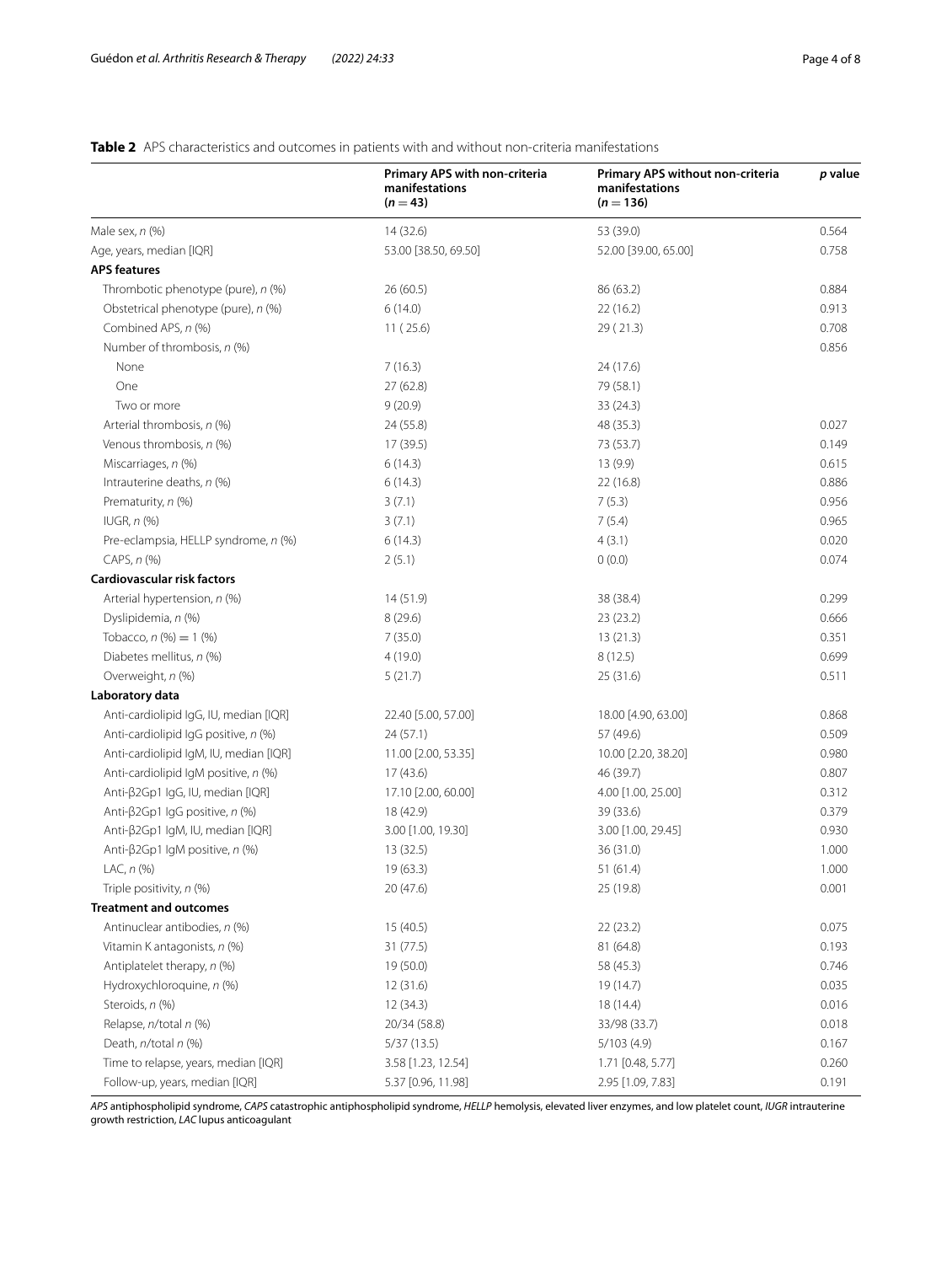

of these risk factors was independently associated with the risk of relapse (Table 4).

# **Discussion**

From this cohort of p-APS, the main fndings are that (1) p-APS with non-criteria features have an increased prevalence of severe features such as arterial thrombosis and pre-eclampsia, (2) triple positivity is increased in p-APS with non-criteria features, and (3) p-APS with non-criteria features might have a poorer prognosis, as suggested by the increased need for additional therapies.

There is still no clear consensus on the exact definitions of non-criteria APS. A recent consensus paper proposed a classifcation in four categories, including "clinical noncriteria APS patients," who were patients presenting noncriteria manifestations and APL positivity fulflling the classification criteria  $[7]$ . The prevalence of non-criteria features in p-APS varies according to the studied cohorts and depends on the inclusion criteria, in particular, the exclusion of associated SLE. In an Italian study on 200 women with p-APS ongoing a pregnancy, 39 (19.5%) had non-criteria manifestations, mainly livedo reticularis, valvulopathy, and autoimmune cytopenias [8]. Among 99 female obstetrical APS patients from the APS ACTION registry, livedo reticularis was present in 35%, thrombocytopenia in 44%, and valvulopathy in 15%, but the

presence of non-criteria features was not associated with the frst thrombosis [9]. In the European registry of 1000 p-APS and SLE-associated APS, non-criteria features were commonly observed, including thrombocytopenia (8.7%), livedo reticularis (8.1%), autoimmune hemolytic anemia (4%), valve thickening/dysfunction (4.6%), and epilepsy  $(3.2%)$  [10]. The prevalence of these non-criteria features in cohorts of p-APS is still not well-established, and a third of our patients have at least one non-criteria feature in this unselected p-APS cohort without any SLE.

Triple positivity was recently demonstrated as a particular laboratory feature associated with an increased risk of thrombosis and obstetrical relapses and a severe APS course. Patients with APS and triple positivity for aPL are at high risk of developing future thromboembolic events with a cumulative incidence of thrombosis at 12.2% (95% *CI*, 9.6–14.8) after 1 year, 26.1% (95% *CI*, 22.3–29.9) after 5 years, and 44.2% (95% *CI*, 38.6–49.8) after 10 years [5]. Among APL asymptomatic carriers, none of the baseline characteristics was predictive of risk of frst thrombosis, and the strongest association was found in triple aPL-positive carriers: odds ratio 3.38 (95% *CI* 1.24–9.22) [11]. Patients with triple aPL positivity had a higher rate of pregnancy complications, despite the fact that they were more frequently receiving lowdose aspirin with low molecular weight heparin [12].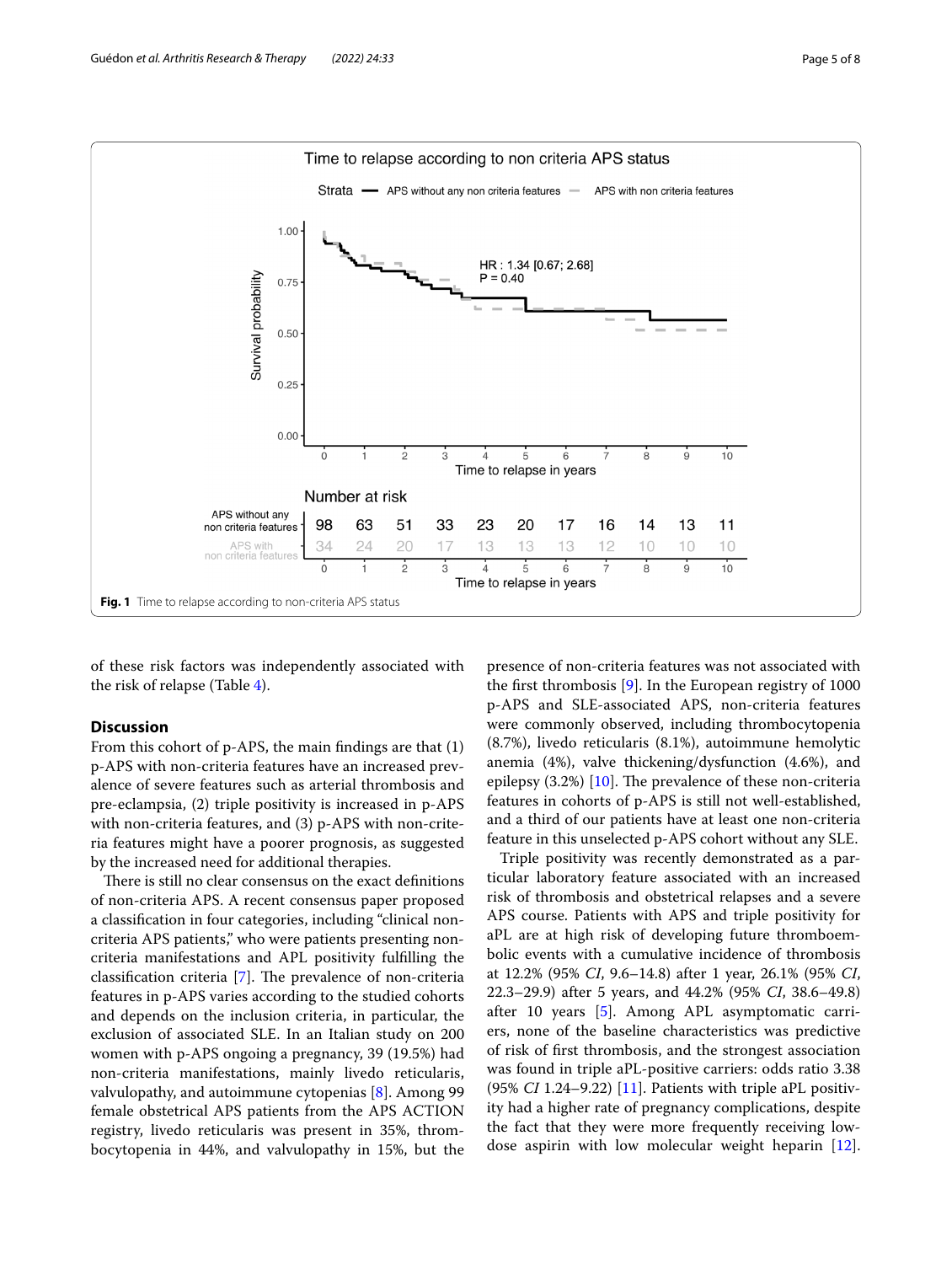# **APS patients without any relapse during follow-up**  $(n = 79)$ **APS patient with relapse during follow-up (***n* = **53)** *p* **value** Male sex, *n* (%) 28 (29.1) 23 (29.1) 23 (29.1) 23 (29.1) 21 (39.6) Age, years, median [IQR] 60.50 [40.75, 69.25] 60.50 [40.75, 69.25] 60.50 [40.75, 69.25] 60.50 [40.75, 69.25] 0.343 **APS features** Thrombotic phenotype (pure), *n* (%) 61 (77.2) 61 (77.2) 33 (62.3) 62.3) 0.096 Obstetrical phenotype (pure), *n* (%) 14 (17.7) 4 (7.5) 0.158 Combined APS, *n* (%)  $(96)$  (9.001) 4 (5.1)  $(17.1)$   $(32.1)$   $(50.001)$ Number of thrombosis, *n* (%) <0.001 None 6 (11.3) 6 (11.3) One 22 (41.5) 53 (67.1) 53 (67.1) 22 (41.5) Two or more 11 (13.9) 25 (47.2) Arterial thrombosis, *n* (%) 28 (35.4) 23 (43.4) 0.461 Venous thrombosis, *n* (%) 40 (50.6) 32 (60.4) 0.356 Miscarriages, *n* (%) 10 (13.2) 6 (11.8) 1.000 Intrauterine deaths, *n* (%) 6.6) 5 (6.6) 5 (9.8) 5 (9.8) 5 (9.8) 5 (9.8) Prematurity, *n* (%) 0.830 4 (5.3) 4 (5.3) 4 (7.8) 4 (7.8) IUGR, *n* (%) **1** (1.3) 3 (5.9) 0.362 Pre-eclampsia, HELLP syndrome, *n* (%) 2 (2.6) 2 (2.6) 7 (13.7) 7 (13.7) 0.042 CAPS, *n* (%) 0.304 **Cardiovascular risk factors** Arterial hypertension, *n* (%) 0.964 (39.0) 23 (39.0) 13 (41.9) 13 (41.9) 0.964 Dyslipidemia, *n* (%) 11 (18.6) 8 (25.8) 0.603 Tobacco, *n* (%) = 1 (%) 0.179 Diabetes mellitus, *n* (%) 1.000 **9** (15.8) 9 (15.8) 3 (15.0) 3 (15.0) Overweight, *n* (%) 0.185 (15.9) 7 (15.9) 9 (32.1) 9 (32.1) 0.185 **Non-criteria features** Non-criteria features, *n* (%) 14 (17.7) 20 (37.7) 20 (37.7) 0.018 Number of non-criteria features, median [IQR] 0.00 [0.00, 0.00] 0.000 [0.00, 0.00] 0.000 [0.00, 0.00] 0.007 **Laboratory data** Triple positivity, *n* (%) 0.147 (23.0) 17 (23.0) 18 (36.7) 18 (36.7) 0.147 Antinuclear antibodies, *n* (%) 11 (19.6) 11 (19.6) 11 (19.6) 11 (29.7) 0.384 **Treatment and outcomes** Vitamin K antagonists, *n* (%)  $(90.0)$  <0.001 Antiplatelet therapy, *n* (%) 0.171 Hydroxychloroquine, *n* (%) **6** (7.8) 6 (7.8) 16 (32.7) 0.001 Steroids, *n* (%) 10 (13.0) 10 (13.0) 12 (29.8) 14 (29.8) Death, *n* (%) 6.167 (%) 5 (13.5) 5 (13.5) 5 (4.9) 5 (4.9)

# **Table 3** Factors associated with relapse: comparison of patients with and without relapses

*APS* antiphospholipid syndrome, *CAPS* catastrophic antiphospholipid syndrome, *HELLP* hemolysis, elevated liver enzymes, and low platelet count, *IUGR* intrauterine growth restriction

Follow-up, years, median [IQR] 5.37 [0.96, 11.98] 2.95 [1.09, 7.83] 0.191

The increased prevalence of triple-positive APS was also noted near 50% of refractory APS patients from the European retrospective cohort [13]. In our study, near half of APS with non-criteria features presented a triple positivity (versus 20% in those without non-criteria features), conferring risk of severe course and risk of relapse. However, one major limitation of our study was the small size

of our sample with available follow-up date, resulting in low statistical power. This might explain the reason why we do not fnd any diference between patients with and without non-criteria manifestation in our survival analyses, though the bivariate analysis was signifcantly diferent. The not-standardized definition of non-criteria APS features could be another important publication bias.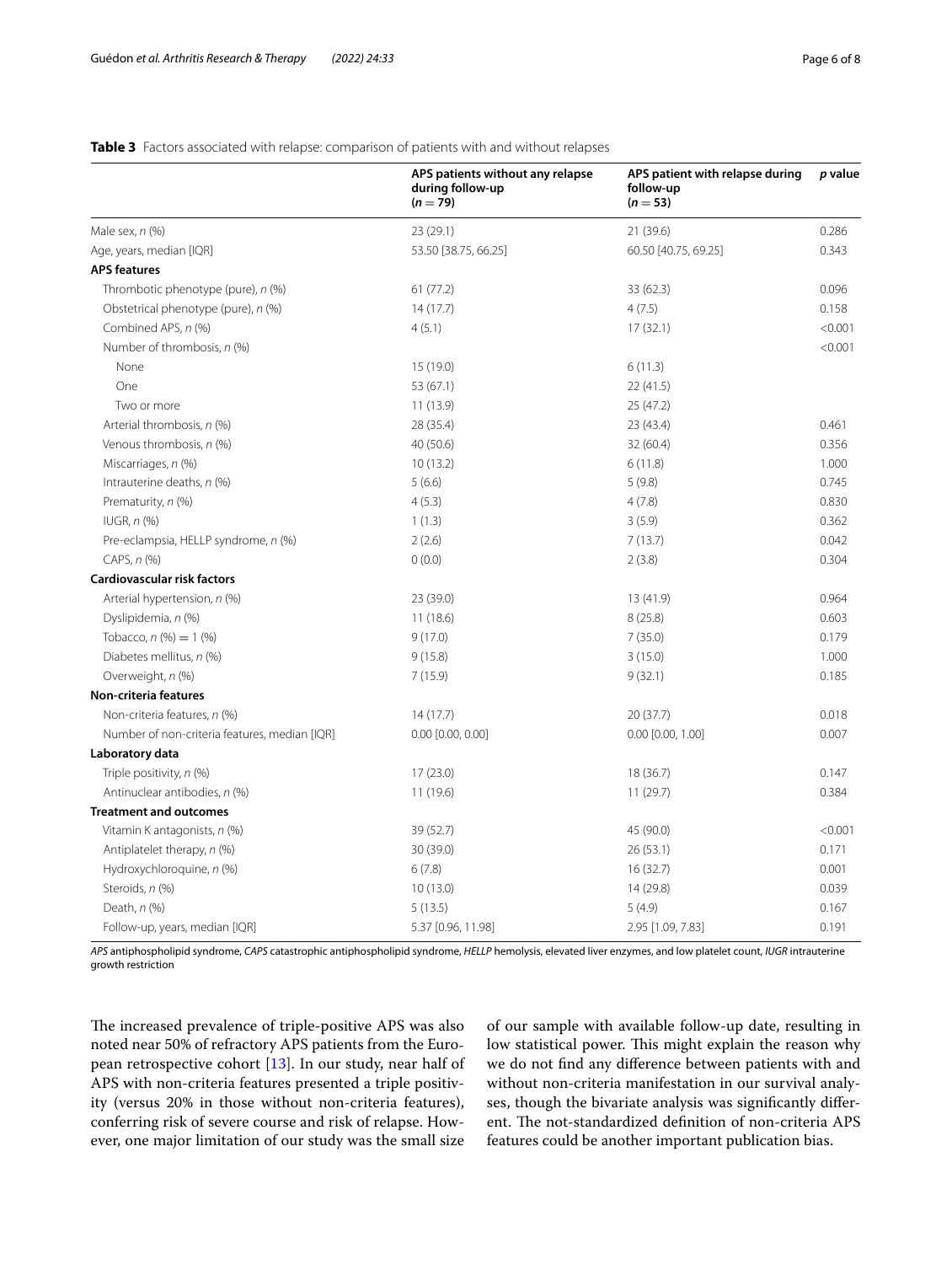**Table 4** Univariate and multivariate factors associated with relapse

|                                           | ΗR      | 95% CI (HR)        | <i>p</i> value |
|-------------------------------------------|---------|--------------------|----------------|
|                                           |         |                    |                |
| Univariable Cox model (outcome: relapse)  |         |                    |                |
| APS non-criteria features                 | 1 34    | [0.67:2.68]        | 0.402          |
| Multivariable Cox model (outcome:relapse) |         |                    |                |
| APS non-criteria features                 | 1.35141 | [0.63623: 2.87052] | 0.43334        |
| Male sex                                  | 1.39057 | [0.7032; 2.74984]  | 0.34323        |
| Vitamin K antagonists                     | 2.45312 | [0.89569: 6.71861] | 0.08081        |
| Triple positivity                         | 0.80880 | [0.3626; 1.80409]  | 0.60416        |
|                                           |         |                    |                |

*APS* antiphospholipid, *CI* confdence interval, *HR* hazard ratio

The definition and stratification of risk profile in p-APS are of particular interest, as the management of APS is still mainly based on obstetrical or thrombotic clinical phenotype. Indeed, despite several data about the unfavorable outcome, in particular of triple-positive patients, of p-APS patients with positive antinuclear autoantibodies and lupus-like profle (unpublished personal data) or increased Global Anti-Phospholipid Syndrome Score (GAPPS) score, there is actually no real therapeutic adjustments according to these various prognostic risk factors. The value of additional therapies, in particular in obstetrical APS, has been studied, showing promising results using low-dose steroids, hydroxychloroquine, or plasma exchanges  $[14, 15]$ . The value of additional therapies, particularly hydroxychloroquine, as illustrated in our cohort, should be better determined, in the specifc subset of patients with noncriteria features [16, 17].

# **Conclusion**

The presence of non-criteria features in p-APS patients is important to consider, as they are associated with particular clinical and laboratory profles, increased risk of relapse, and need for additional therapies. Prospective studies are necessary to better stratify the prognosis and management of p-APS.

#### **Abbreviations**

AIHA: Autoimmune hemolytic anemia; APL: Antiphospholipid; APS: Antiphospholipid syndrome; CAPS: Catastrophic antiphospholipid syndrome; GAPPS: Global Anti-Phospholipid Syndrome Score; HELLP: Hemolysis, elevated liver enzymes, and low platelet count; ITP: Immune thrombocytopenic purpura; IUGR: Intrauterine growth restriction; LAC: Lupus anticoagulant; p-APS: Primary antiphospholipid syndrome; SLE: Systemic lupus erythematosus.

#### **Acknowledgements**

None

#### **Authors' contributions**

All coauthors participated in the study design and data analysis. AG and AM completed the manuscript, and all coauthors approved the fnal version.

#### **Authors' information**

Done for all coauthors and all acknowledge for the data and manuscript content.

## **Funding**

None

#### **Availability of data and materials**

Yes. Arsene Mekinian consented to the full data availability.

### **Declarations**

#### **Ethics approval and consent to participate**

An ethical committee was not required for this observational study according to Helsinki law and the French institutional committee. Yes, obtained from patients and coauthors

#### **Consent for publication**

Yes, obtained from patients and coauthors

#### **Competing interests**

The authors declare that they have no competing interests.

#### **Author details**

<sup>1</sup> AP-HP, Hôpital Saint-Antoine, Service de Médecine Interne and Inflammation-Immunopathology-Biotherapy Department (DMU 3iD), Sorbonne Université, F-75012 Paris, France. <sup>2</sup> Service de Médecine Interne, CHRU de Brest, Brest, France.<sup>3</sup> Service de Médecine Interne et Immunologie Clinique, Centre Hospitalier Universitaire d'Angers, Angers, France. <sup>4</sup>Service de Médecine Interne, Hôpital Tours, Tours, France. <sup>5</sup>Sorbonne Université, AP-HP, Hôpital Tenon, Service de Hémostase et Hématologie biologique, F-75012 Paris, France. <sup>6</sup>Sorbonne Université, AP-HP, Hôpital Tenon, Service de dermatologie et vénérologie, F-75012 Paris, France. <sup>7</sup>AP-HP, Service des Urgences cérébro-vasculaires, Hôpital Pitié-Salpétrière, Centre de recherche de Saint Antoine, INSERM, UMRS 938, Sorbonne Université, Paris, France. <sup>8</sup>Sorbonne Université, AP-HP, Hôpital Saint-Antoine, Service de rhumatologie, F-75012 Paris, France. <sup>9</sup>Sorbonne Université, AP-HP, Hôpital Tenon, Service de népjrologie, F-75012 Paris, France.<br><sup>10</sup>Sorbonne Université, AP-HP, Hôpital Saint-Antoine, Service de cardiologie, F-75012 Paris, France.

Received: 12 May 2021 Accepted: 14 January 2022 Published online: 25 January 2022

#### **References**

- 1. Miyakis S, Lockshin MD, Atsumi T, Branch DW, Brey RL, Cervera R, et al. International consensus statement on an update of the classifcation criteria for defnite antiphospholipid syndrome (APS). J Thromb Haemost. 2006;4(2):295–306.
- 2. Abreu MM, Danowski A, Wahl DG, Amigo M-C, Tektonidou M, Pacheco MS, et al. The relevance of "non-criteria" clinical manifestations of antiphospholipid syndrome: 14th International Congress on Antiphospholipid Antibodies Technical Task Force Report on Antiphospholipid Syndrome Clinical Features. Autoimmun Rev. 2015;14(5):401–14.
- 3. Sciascia S, Amigo M-C, Roccatello D, Khamashta M. Diagnosing antiphospholipid syndrome: "extra-criteria" manifestations and technical advances. Nat Rev Rheumatol. 2017;13(9):548–60.
- 4. Radin M, Ugolini-Lopes MR, Sciascia S, Andrade D. Extra-criteria manifestations of antiphospholipid syndrome: risk assessment and management. Semin Arthritis Rheum. 2018;48(1):117–20.
- 5. Pengo V, Rufatti A, Legnani C, Gresele P, Barcellona D, Erba N, et al. Clinical course of high-risk patients diagnosed with antiphospholipid syndrome. J Thromb Haemost JTH. 2010;8(2):237–42.
- 6. Tektonidou MG, Laskari K, Panagiotakos DB, Moutsopoulos HM. Risk factors for thrombosis and primary thrombosis prevention in patients with systemic lupus erythematosus with or without antiphospholipid antibodies. Arthritis Care Res. 2009;61(1):29–36.